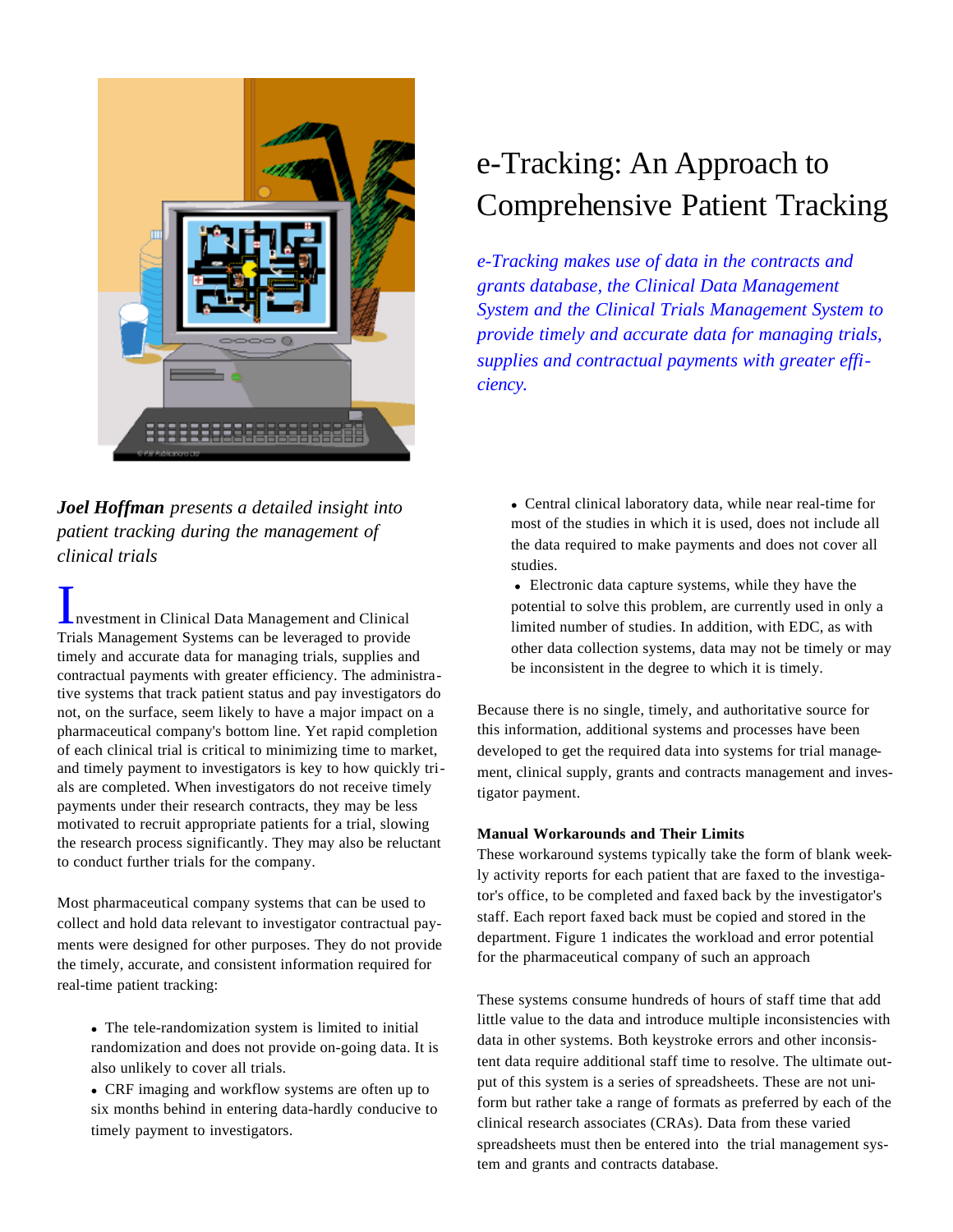#### *e-Tracking*

#### **Workload model, patient activity fax system**

| Typical number of simultaneous trials, large<br>pharmaceutical company:                                                 | 70        |
|-------------------------------------------------------------------------------------------------------------------------|-----------|
| Investigators per trial:                                                                                                | 20        |
| Faxes sent out and returned, per week:                                                                                  | 1400      |
| Probable keystroke errors per fax for which<br>data entered:<br>(Based on average keystroke error rate of 3<br>per100). | 3         |
| Estimated staff hours per week required for<br>data reconciliation (all trials):                                        | over 3000 |

In addition to being inefficient, these workarounds may not be effective in monitoring the status of a trial. A company may be uncertain whether a trial is running on schedule and on budget, and whether each site has sufficient supplies. Because there is no unified tracking system, there is no easy way of knowing whether a lack of data means there is no new cost data to report or that data is not being properly captured. Where there is a high degree of budgetary uncertainty about a significant number of trials, the financial implications for the company can be problematic.

#### **The E-Tracking Solution: Efficiency, Focus, and Clean Data**

Despite significant investment in clinical data management and in clinical trial management systems, timely patient tracking and study progress requires CRAs to work with investigators on a weekly basis. This is not likely to change until EDC becomes an integrated part of investigator medical practice. However, significant efficiencies can be achieved by leveraging information available in existing systems to create a single tracking system rather than having many people tracking the same data in multiple and independent systems.

We term this alternate approach "e-tracking." It makes use of data in the contracts and grants database, the Clinical Data Management System (CDMS) and the Clinical Trials Management System (CTMS) to provide timely and accurate data for managing trials, and trial supplies, as well as contractual payments, with significantly less effort. Figure 2 illustrates the data flow in e-tracking.

E-tracking is based on a consistent, centralized system that requires only exception reporting. It integrates data from the source systems to provide CRAs and sites with expected enrollment and procedure information:

• Investigator payment schedules, often stored in clinical grants databases, define in detail how investigators are to be paid for procedures.

• Study set-up data in the CDMS and CTMS provides information about subject status and the order and frequency of procedures.

Data from these three systems can be used together to accurately determine patient progress, clinical supply needs and investigator payment requirements and thus, the accrued costs of a study. Patient activity dates can be retrieved from tele-randomization, EDC systems, data from a central lab, or by contacting the site. Combining this with information from the clinical grants database, the CDMS or the CTMS, it is possible to generate a schedule of expected patient activity which specifies dates on which a patient is expected to have office visits, specific diagnostic work, and treatment. In particular, the date of the next trigger for an investigator payment can be predicted.

In this model, each investigator receives either a FAX or an email that says, in effect,

"Here is the activity we expected to see this week for each of your patients. Is this what actually happened?" If the site verifies that the information is correct the system initiates a request for the appropriate investigator payment. If the site modifies the data, then the source database can be corrected and thus kept current.

Where investigators have access to the Internet or wireless devices, e-tracking can all but eliminate manual processing. They receive a weekly e-mail with a web link that connects them to a secure website where they can look at the projected activity report for their patients. If data is correct, they check yes to close the feedback loop in the system. If the data is not correct, it can be corrected over the web.

Investigators who do not use the web in this way receive a fax form with predicted patient activity. They mark any exceptions to the projected activity, and fax the form back. Forms with no exceptions can be processed automatically. Manual processing is therefore only required for those reports where investigators are not using the Internet and there are exceptions to the projected activity patterns.

This process cuts labor requirements at every stage, and increases the consistency with which incoming data is handled:

• The investigator's staff need only enter exceptions, rather than all activity.